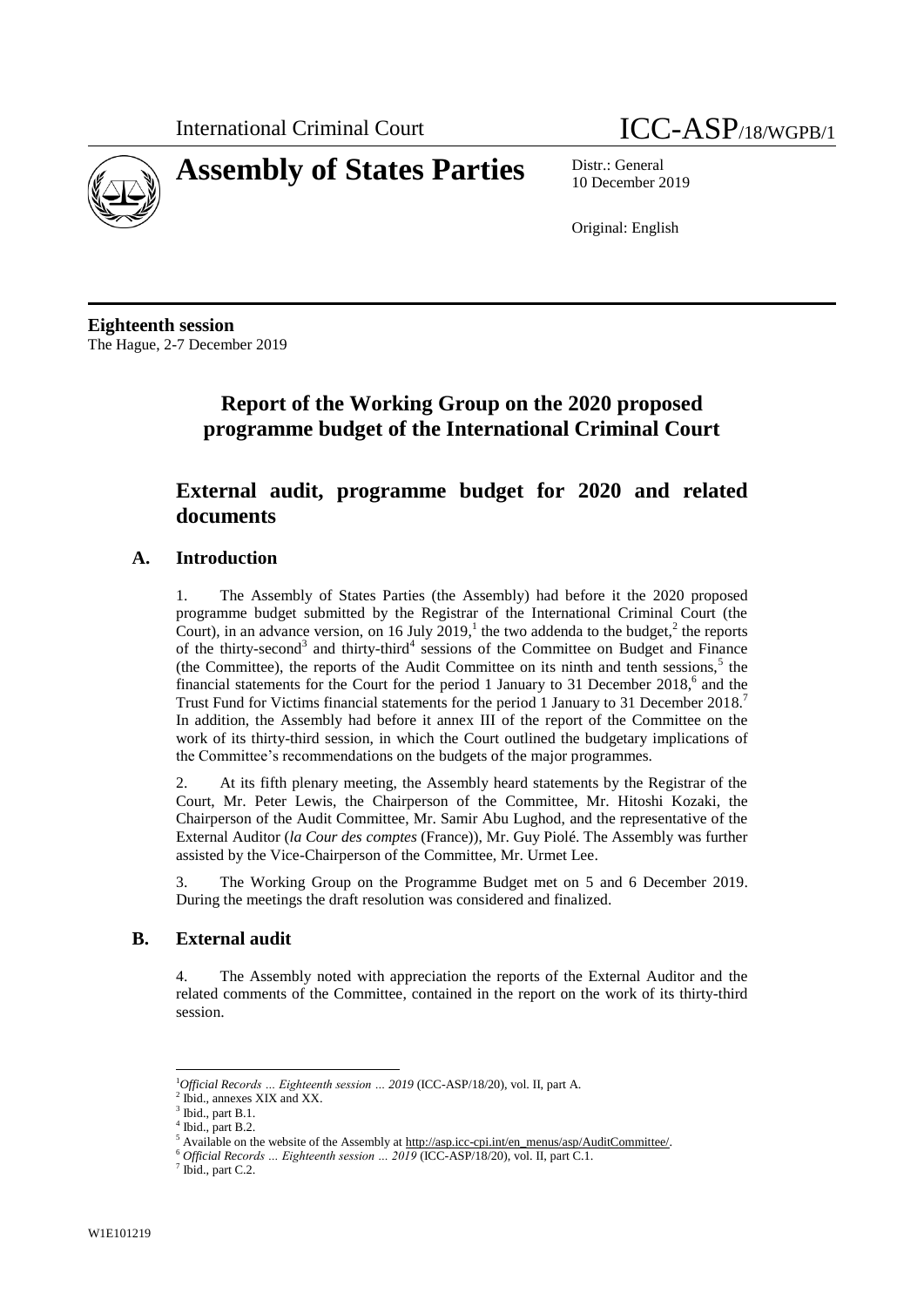## **C. Amount of appropriation**

5. The Court's 2020 proposed programme budget amounted to €151,235.2 thousand, including €3,585,100 for Major Programme VII-2 (Host State Loan), a first addendum for €230.7 thousand for legal aid requirements in the *Al Hassan* case, and a second addendum for €479.7 thousand within Major Programme IV for the costs of the Committee on the Election of the Prosecutor and the Independent Expert Review.

6. The Committee considered the Court's 2020 proposed programme budget at its thirty-third session and concluded that there were a number of areas where savings could be made. Accordingly, the Committee recommended that the budget allocation be reduced to a total of €149,788.5 thousand, including €3,585,100 for Major Programme VII-2 (Host State Loan), the first addendum for €230.7 thousand for legal aid requirements in the *Al Hassan* case, and the additional  $E$ 479.7 thousand within Major Programme IV for the costs of the Committee on the Election of the Prosecutor and the Independent Expert Review.

7. The Assembly noted that the Court had informed States Parties that, following careful consideration of the latest developments in cases and situations, the additional resources of  $\epsilon$ 230.7 thousand requested by the Court in the first addendum to the budget<sup>8</sup> could be absorbed within the budget for legal aid for the defence as originally recommended by the Committee during its thirty-third session. The Court indicated that this was only possible after a very detailed consideration of the application of the legal aid policy to the new developments following the consideration by the Committee of the 2020 proposed programme budget.

8. The Assembly endorsed the recommendations contained in the report of the Committee, with the additional adjustments as reflected in resolution ICC-ASP/18/Res.1.

9. The Assembly decided that, on an exceptional basis, for the year 2020, the amount of €479.7 thousand of the budget appropriations approved by the Assembly for Major Programme IV shall be financed using the cash surplus from 2017.

10. The Assembly therefore approved a budget appropriation for 2020 of  $E$ 149,205.6 thousand.

11. The Assembly noted that without Major Programme VII-2 (Host State Loan) and the portion of the approved budget for Major Programme IV to be financed from the 2017 cash surplus, the total level of assessed contributions for the 2020 programme budget amounted to  $\epsilon$ 145,140.8 thousand.

### **D. Contingency Fund**

12. The Assembly decided to maintain the notional level of the Contingency Fund at  $\epsilon$ 7 million.

13. The Assembly authorized the Court to transfer funds between major programmes at year end if the costs of unforeseen activities could not be absorbed within one major programme while a surplus existed in other major programmes, to ensure that all appropriations for 2019 were exhausted before accessing the Contingency Fund.

#### **E. Working Capital Fund**

The Assembly took note of the recommendations of the Committee on Budget and Finance and decided that the Working Capital Fund for 2020 shall be established in the amount of  $E11.6$  million. The Assembly also decided that the Court may only use the surplus funds and funds received from the payment of outstanding contributions to reach the established level of the Working Capital Fund.

l

<sup>8</sup> Ibid., part A, annex XIX.